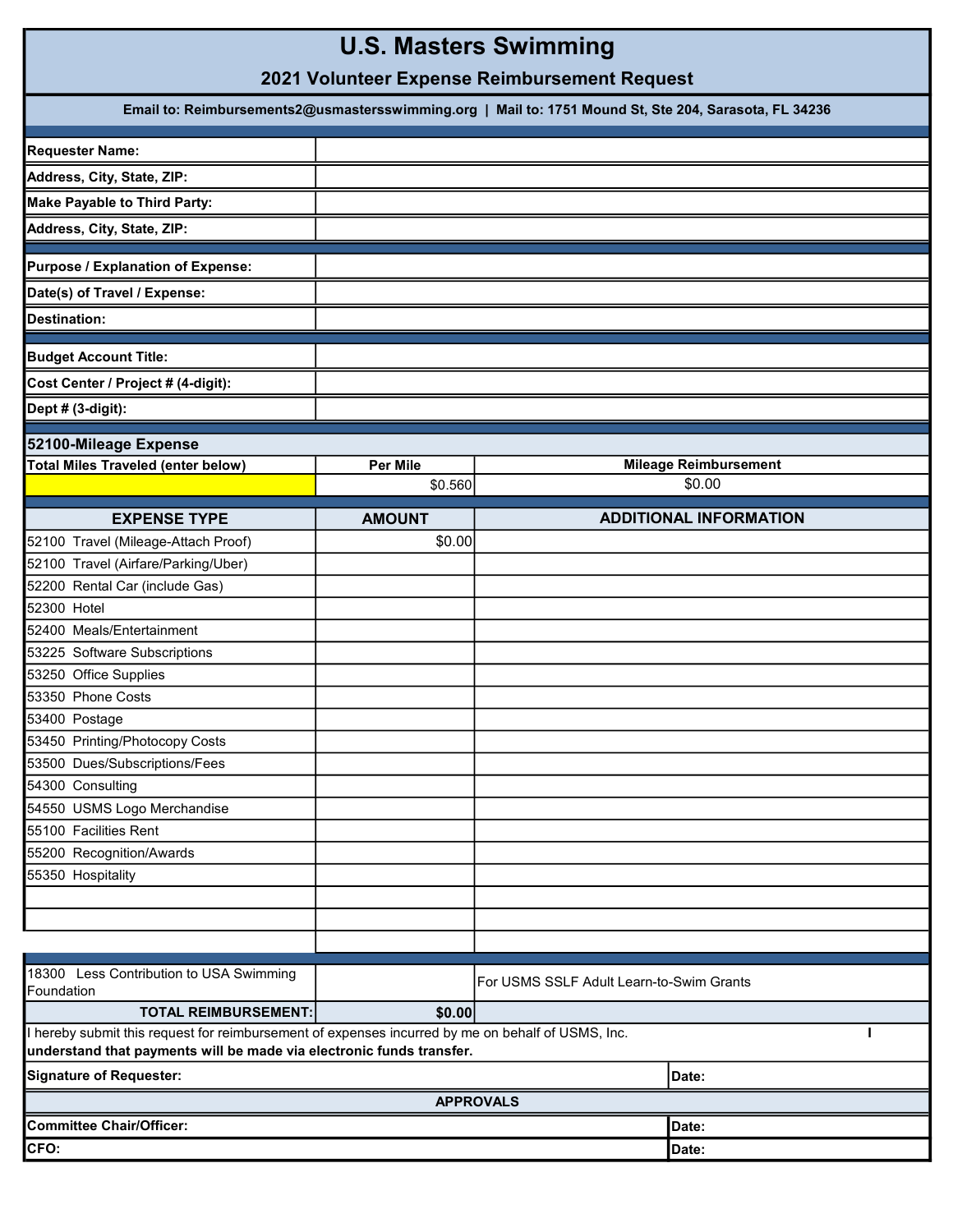#### U.S. Masters Swimming

#### Instructions for Completing USMS Expense Reimbursement Request Form

#### NOTE: ALL REIMBURSEMENTS ARE PAID VIA ELECTRONIC FUNDS TRANSFER. PLEASE FILL OUT AND RETURN THE EFT AUTHORIZATION FORM WITH YOUR REIMBURSEMENT REQUEST.

1.) Complete a USMS Expense Reimbursement Request form and submit it to the National Office for disbursement of USMS funds in accordance with Financial Operating Guidelines (FOG).

2.) Refer to the current version of USMS Financial Operating Guidelines by following this path:

www.usms.org>For Volunteers>Policies & Governance>USMS Financial Policies and Documents>Financial

3.) Submit all requests for reimbursement within 30 days of incurring the expense.

4.) Fill in Name and Address of Requester fields. [Enter Name and Address of Third Party when applicable.]

5.) Complete the Purpose / Explanation of Expense, Date(s) of Travel / Expense and Destination (if applicable) sections with detailed information.

6.) Provide appropriate Budget Account Title, Cost Center / Project # (4-digit) and Dept # (3-digit) based on current year budget.

7.) Mileage expense is reimbursed at the current IRS allowable rate. Provide a Google Map or MapQuest document showing the traveled route (required).

8.) Submit receipt for any expenditure greater than \$25 with reimbursement requests. For items less than \$25, a receipt is preferred but not required. The reverse side of the receipt may be used for additional explanation or

9.) Submit requests for total reimbursement of less than \$25 at the end of the calendar year only.

10.) Committee members requesting reimbursement must complete the expense request form and submit it to the committee chair for approval prior to submitting to the National Office for reimbursement. [Exceptions: BOD Meetings & USMS Annual Meeting]

11.) Obtain proper approval for reimbursement of expenses in excess of approved budgets. [See FOG Section VII.]

12.) Send completed vouchers to the National Office as follows:

Email completed Reimbursement Requests (Vouchers) to: Reimbursements2@usmastersswimming.org

 Mail completed Reimbursement Requests (Vouchers) to: Reimbursements, USMS 1751 Mound St, Suite 204 Sarasota, FL 34236